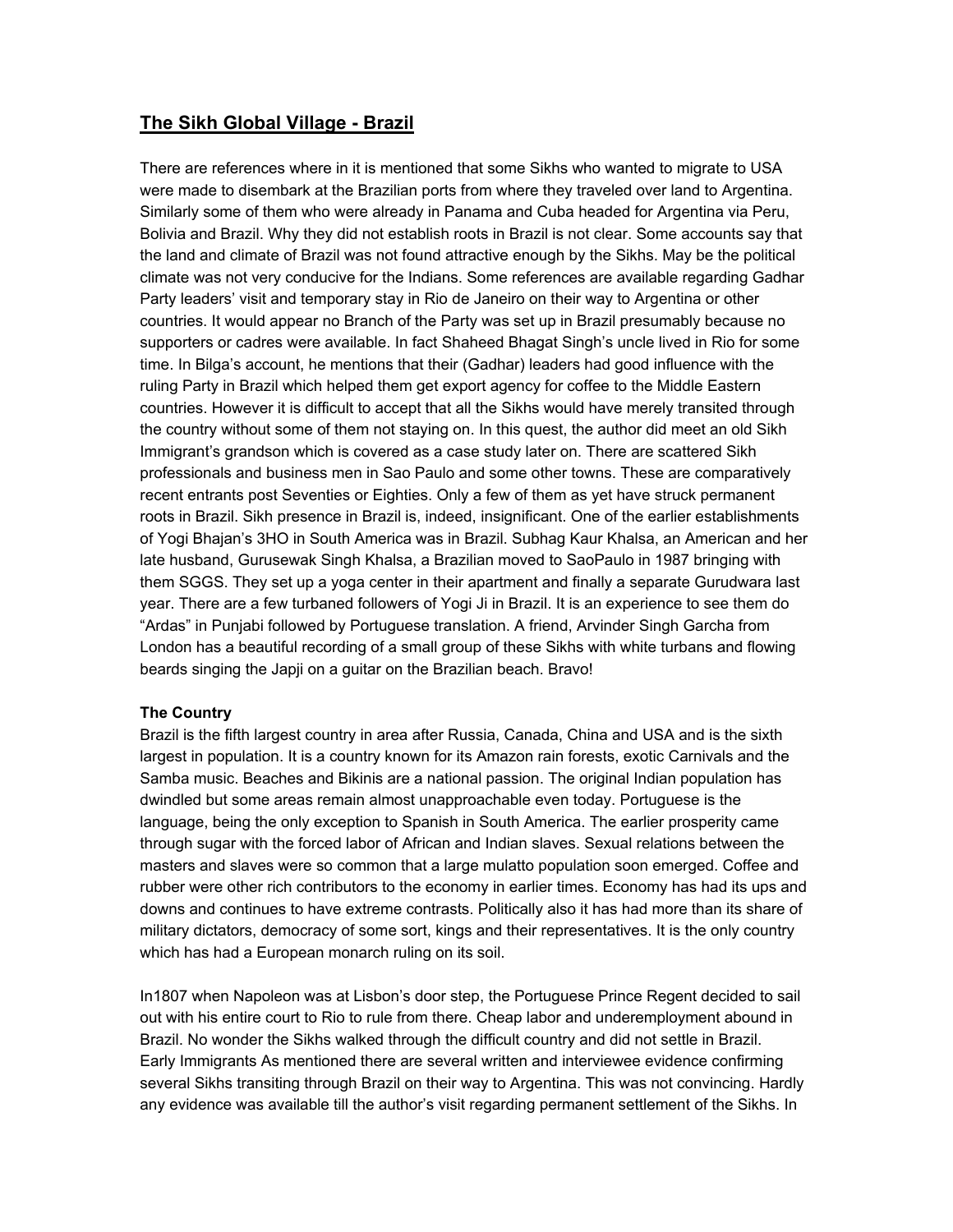certain parts of Brazil farm lands and climate are as good as in Punjab. Brazil also needed immigrants to help develop areas particularly Amazon country and the Japanese migrated in large numbers. Perhaps in early 20th century Brazil was not as prosperous and as immigrant friendly on race considerations as Argentina where the British tended to employ the Sikhs preferentially in their sugar and railway enterprises. However there were British Railway Companies even in Brazil and it is difficult to imagine that some of the Sikhs did not seek employment with them.

Pursuing this line, the author was fortunate to unearth information on early Sikh Immigrants to Brazil at the British Library (India Office Collections), London. There is, indeed, evidence of Sikh migration in large numbers. While it is true that some of them chose to return or move onwards to Argentina as they did not find the working conditions suitable enough but several others did spread out to the country side to settle down. There seems to be no concentrated settlement of the Sikhs in Brazil which resulted in isolation. It would appear that most of them lost touch with people back home and with each other. Lack of new immigrants added to their isolation from homeland. These older Sikh immigrants and their descendents need to be located for further study.

#### **British Library Papers – some earlier references**

The earliest correspondence available indicates a letter of 6th August, 1920, from H. Abbott, the British Consul in Sao Paulo to the Foreign Office in wherein he writes, "while on the subject of emigration I may mention that sometime ago I received a letter from a number of Indians in the Punjab who were desirous of coming to Brazil to work as laborers but that before answering I considered it desirable to get into touch with the Secretary of State for Agriculture and Commerce and to hear his views on the subject.He has informed under date of 6th instant, that there are no regulations against British Indian subjects coming to Brazil, and that the Local Authorities have already received in the Emigrants Hospice of the Department of Labor, 56 persons who arrived from Genoa on May 12th and 14th, 1912 by SS Sienna and Bologna. As these Indians did not adapt themselves to agricultural labor in which they were engaged at different times between the years of 1912 and 1916, they finally disbanded; some coming to the capital and others going further into the interior from whom, however, the Secretary of Agriculture has no further news"

In an interesting reference pertaining to repatriation of destitute, the Sao Paulo Consul wrote to London on 17th September, 1924, "Indians came to Brazil but living conditions were not suitable so they got visas for Argentina but were refused entry to Argentina. So eight of them wish to be repatriated to India". It can be surmised that other immigrants settled down in Brazil either temporarily or permanently. The eight persons under reference were from Jullandhar and Kapurthala.

In another reference one Captain Francis McCullagh interviewed the President of State of Amazonas on April 30th 1924 at Manaos, when he was told by H. E. that the State wants East Indian colonists as white men had given up. He clarified that as per Brazil Emigration Act of 6/1/1921, emigration was allowed on basis of relatives/other persons. It is clear that some Sikh immigrants did not find Brazil suitable for settling down. 2 Despite this, there is evidence to the contrary about Brazil continuing to pursue

immigrants from India through Immigration Agents. As an example, an advertisement in the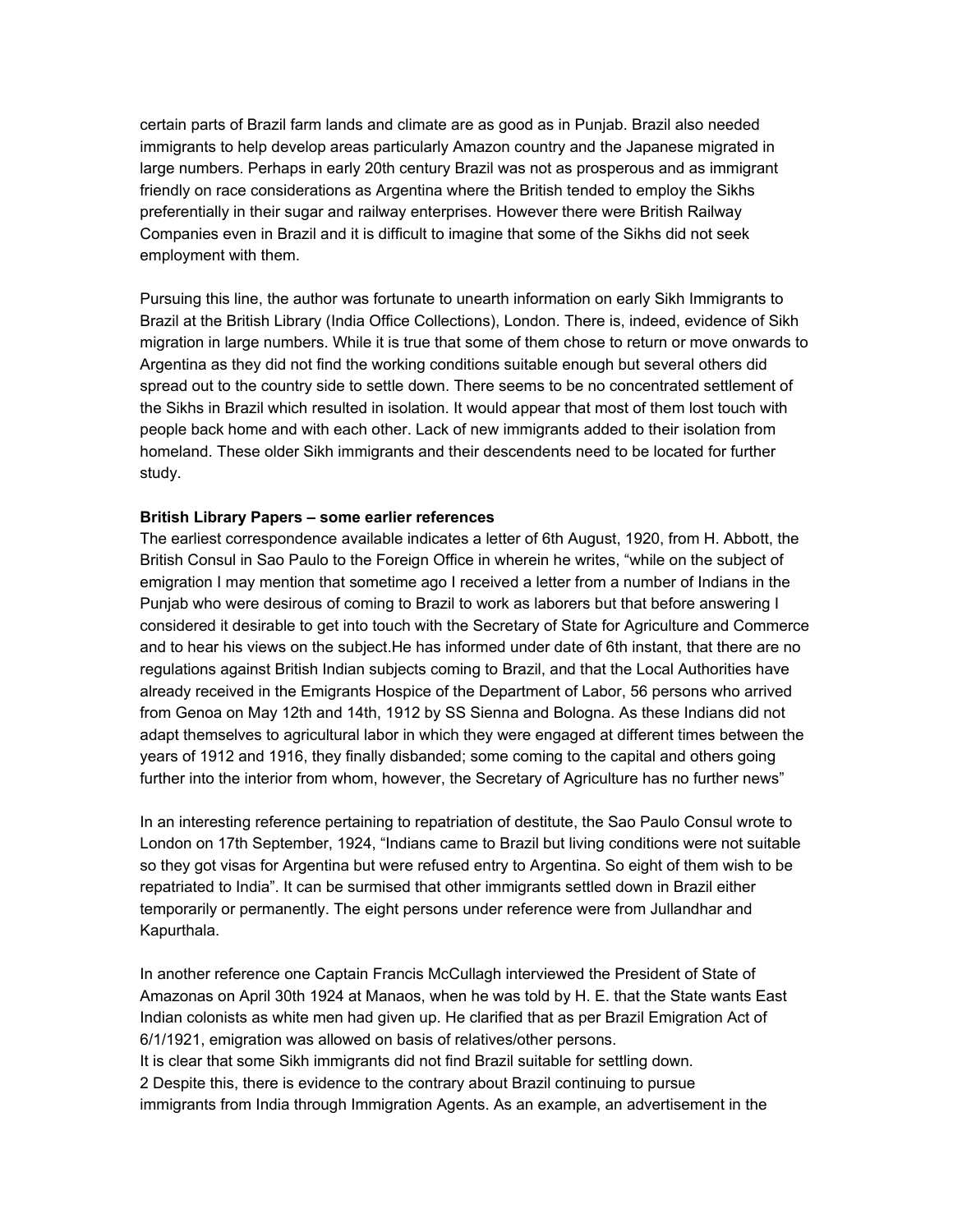Indian National Herald of 20th May 1927 is interesting: Quote-

## **GOOD NEWS TO THOSE GOING ABROAD**

### **BRAZIL WANTS INDIANS. FOLLOW JAPAN**

Mr. F De Santa Anne assures about "no racial discrimination and good prospects in a fertile coffee plantation country". Mr. F De Santa Anne has come to India as an Agent for the Brazilian country. He is now in Bombay and has traveled nearly all the countries and has studied the economic and mercantile conditions of all countries. "Mr. F De Santa Anne says that the special want of Brazil is men. Agriculturists and Indians from northern India are honorably welcome. Some years before the Japanese continued immigrating to Brazil and their number is increasing. If such is the case why should Brazil not welcome Indians who are more amicable with Brazilians than Japanese. If anybody wants any further information on the point he can write or seek the undersigned."

**ISMAIL BHAI WAHID Passport and PassengerAgent HO. Dhobi Talao, Opposite Xavier School, Box Number 2022, Bombay-2.** 

#### **Unquote.**

A news item of that period mentions, "130 emigrants left as result of advertisement. 15 more booked on 23rd September. Actually 16 left per SS Castalia. The Emigration Officer was satisfied with letters received from friends or relatives that there are openings for them". From above it would appear that substantial number of Sikhs did migrate to Brazil. It is also established that some of them went to Argentina.

There were no other attractive destinations to go to in the region. As it is, North America had erected barriers against Indian immigration. Of course some Sikhs returned to India but others must have settled in Brazil. What do we know of them and their subsequent generations, needs detailed investigation? A case study of Wagner Singh is given below.

#### Wagner Sansara Singh

The author had been pursuing various contacts to get information on old immigrants but without success. But persistence paid and it was possible to locate an old immigrant's grand son. Wagner's grand father, Sansara Singh is registered as an immigrant arriving in January, 1927 at Santos port. Unfortunately Wagner knows hardly anything about Sikhs but was emotionally moved to meet with a turbaned Sikh. The author was presented several gifts including the watch he was wearing! In an interview on 2nd Sept. 05, Wagner mentioned that his grand father came along three others, Ram Singh, Ratan Singh and Watan Singh. Wagner feels that there are several more old Sikh immigrants in Brazil but he has no details. Wagner Singh's grandfather Sansara ( probably Sansar) Singh was born on 20th March1902 in village Casado (pronounced: Delado) to Bogovani Singh (possibly Bhagwan Singh) and Aracor Singh (possibly Ar Kaur). Sansar Singh kept wearing turban (white) till his death when he was buried and not cremated. Initially Sansar worked with the British Railways in Sao Paulo. He moved up country to Olympia.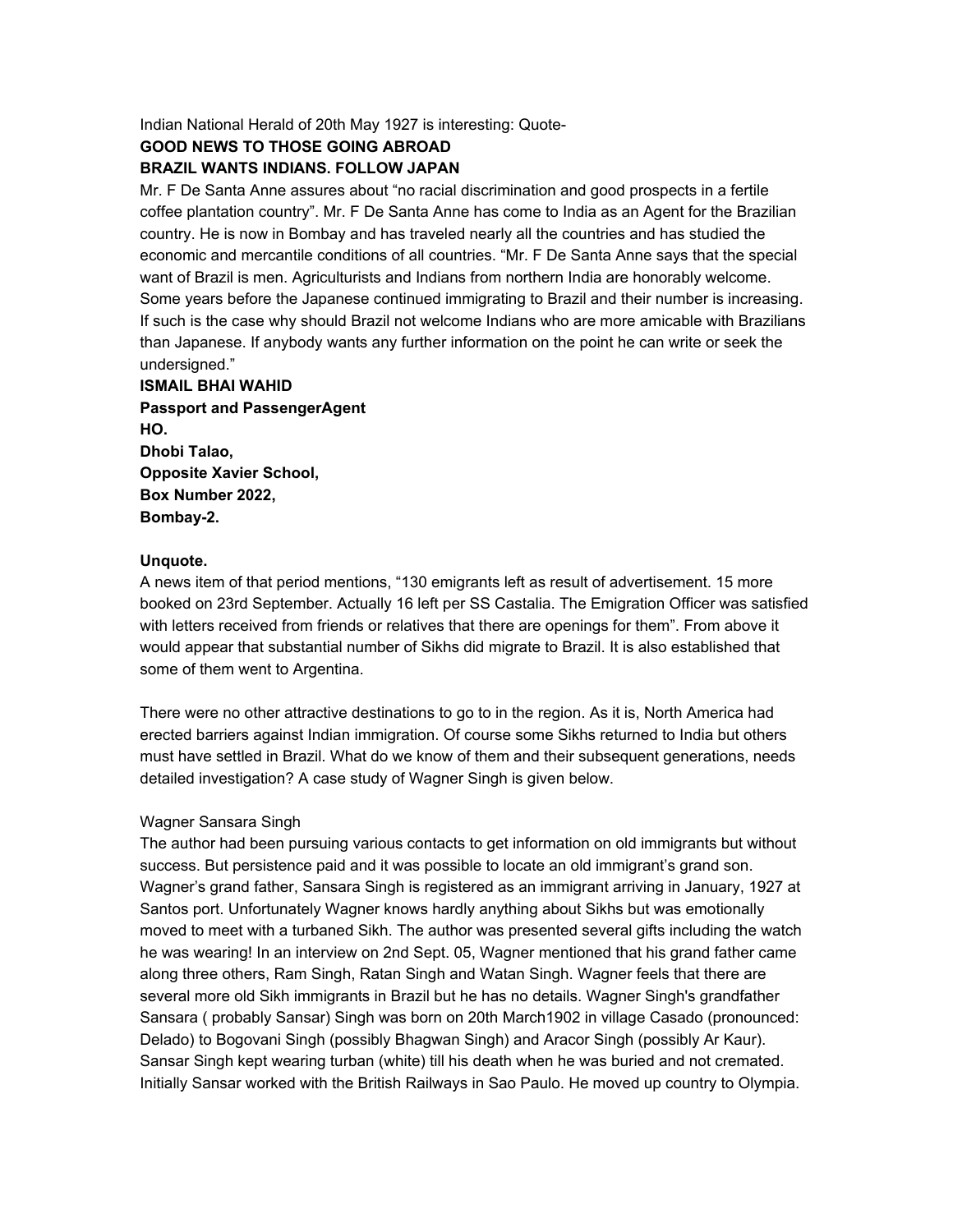3 where he decided to start his own grocery retailing. Wagner remembers him as somewhat subdued at all times. Sansar made no effort to teach Punjabi to his children but used to pray frequently. He was a vegetarian. The grand children remember him as a very loving and caring person. Sansar married twice, first to Judia and then to Waleska Venzel Caramento and had two sons from Waleska, Walter Sansar Singh and Sansar Singh Jr. Sansar Jr. looked like a Brazilian but Walter looked more like Indian.

Walter(now dead) married Iracema Bafero, a Brazilian (presently 77yrs old). They had seven children. Wagner was the second born. Wagner's father Walter Sansara Singh joined a bank as clerk and rose to become the manager. He used to tell his children about the importance of honesty, and exhorted them to do the right things.He used to stress that all things are ours and not mine individually. Walter financed his brother's education, which helped the latter become a teacher, and finally the Headmaster of a School. Walter was somewhat of an intellectual but his wife was not very literate.

Wagner was born on 18th August 1956 at Socotta, where he went to High School. He did not complete his college graduation as he had to take over family responsibilities because of his elder brother's death. Wagner joined a bank in Sao Paolo and worked for ten years.

Living in a big city, he had the opportunity to see occasional Indian films as he felt emotional attachment with India. Wagner met Nyela at a beach and got married soon thereafter. He left the bank and moved to De Guariba, hometown of Nyela. After trying his hand at some business, he joined his father-in-law who had a printing press. Wagner had to face problems because of competition with Neyla's two younger brothers. However, his father-in-law chose him as his successor in business. Wagner is presently also the Director of the local Commercial Association, while Nyela is the President. Nyela knows very little of India and did not have a good image of the country and the Sikhs. The only information they have is through television. India is considered as a backward and poor country. Sikh image was negative because of Indira Gandhi's assassination and the secessionist movement.When seeing the author off at the airport, they said they were richer now because of two cultural heritages, one of Brazil and another of Sikhs/ Punjab. They felt assured that the Sikhs are prosperous and well educated. Both husband and wife are now keen to visit India.

#### **SUBHAGH KAUR KHALSA**

Interviewed on 1st September, 3.00pm in Sao Paulo, Brazil. Of special interest is the emotional process she went through before becoming a Sikh and her passion in propagating the Sikh dharma and the difficulties she is facing.

"It all started for me through yoga when I was 21. I was not looking for spiritual path consciously. I was looking for yoga. It makes you feel great and I felt good. During the next five years which I call my crisis years, I wanted to run away from the deep experience that yoga at 3HO was taking me to but I realized that I could not go away from it. So I decided to go to India and try to find another teacher who would not quite shake me up like Yogi Bhajan. Before going to India, I went to Europe for a year mostly working with a 3HO French Group. During this period, I got to do Tantrik in Amsterdam and that is where I met Yogi Bhajan. It was a very penetrating experience, the white Tantra with Yogi himself directing. That was like another rebirth. It was hazy before the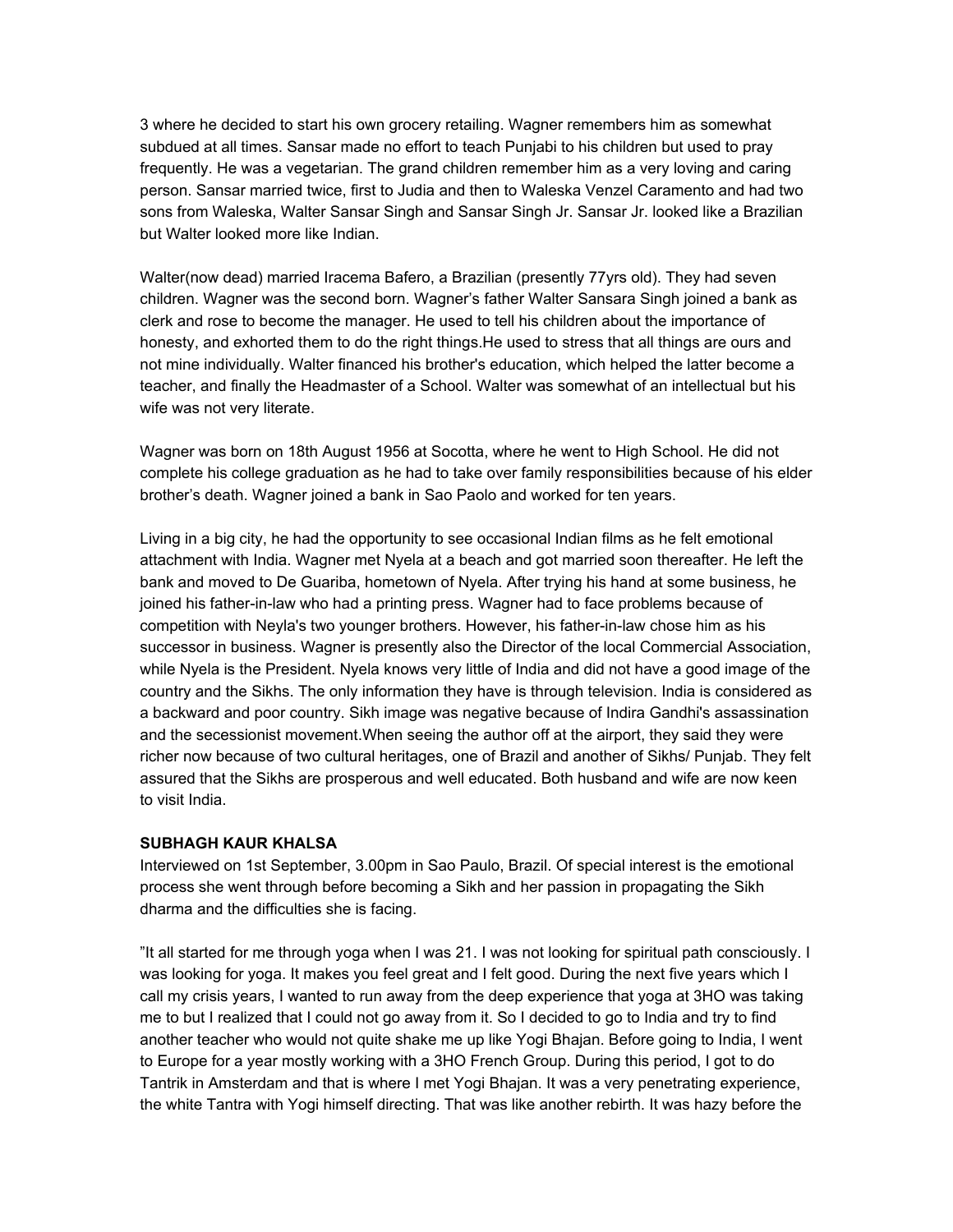Tantrik experience and from that point on I was clearer as to who I was or what my destiny was. On return to USA, I had the opportunity to attend Solicites in Mexico. It was there in Solicites that I had a very deep experience in the Gurdwara and that was another change. It was a very intense practice for about seven to ten days. I remember the Gurdwara and I could not stop crying. It was another impact making experience. It was the first time I put on the turban. It was at that time just an act of putting on the turban and taking it off. There was no association of my turban with my role. But after a few times when I took off the turban I started to feel strange. For another five years I was in turmoil of having turban and kirpan etc. It did not feel logical. Ultimately you have to throw the logic out of the window.

But that is kind of difficult to explain to the whole family. How do you explain to your mother who raised me as a Catholic and I had gone through whole Catholic tradition. Over the last twenty years they have started to respect my spiritual choice. On return from Solicites, I went to India. I was still trying to get away. I had some deep experiences but I was still on the run. In India I did meet some other spiritual teachers and I had the opportunity to switch. But there was no switching for me and it was in India that I finally made a commitment toYogi Bhajan and Sikh dharma.I joined the Ashram in USA on return. Till that time (I was thirty), it was just a question mark for me in matters like why would any one want to have children. How ever on return it ignited in me to be a mother. Yogi Bhajan had given a formula as to how to find the right mate. He said there are two ways to go about this. One is you can go out and find which is what I was doing. This was not getting me any where. The second option is to sit where you are and do a very intensive "sadhna" and attract the person. This seemed such a far out thing. I was a sort of feminist and the idea of waiting, radiating and attracting and not doing any thing was a whole new game plan. Nevertheless I decided to do this. I started to do daily a 2-hour sadhna. Soon after joining the Ashram I met an acquaintance who asked me to pick up a friend of her at the train station. This was Gurusewak whom I ended up marrying. (Big Laughter). He spoke English really bad (Brazilian). It was difficult to communicate. His packaging was different from what I usually went for. He was short and a bit plump. He was not quite yogic looking but he had a beard. He was a Healer. I had lost a lot of weight while I was in India and my metabolism was not good. I was not having my periods. I never go to see Healers. But for three months I had not had my periods, and made an appointment for a forenoon session. And that morning, I had my periods. I kept my appointment and told him that I had a reason for the appointment but I do not have that any more. So I do not know why I am here. Well, he laughed and had a huge smile. He said let us go for lunch and that's where he asked me to marry him. My husband was forty and I was thirty. At the first possible opportunity, we met with Yogi Bhajan when my husband asked for his approval. He had a huge smile on his face and said "Blessings, Blessings". He looked at me and said you get him back to Brazil - he does not belong here. So here it was! My destiny was signed, sealed and delivered. He said to us that you would do in South America what I did here.The very enormity of the task created a lot of personal stress but the good part was that we made the commitment to put up the Gurdwara. Before getting married in December 1984, Yogi asked me to take "amrit" which I did. We had our first baby girl in the Ashram. To keep our commitment to Yogi Ji, we moved to Brazil when our daughter was 11 months old. My husband was uneasy in coming down at that time as Brazil was going through financial and political uncertainties. We were trying to have some money before moving. I guess we had only about \$ 3000 that was all the cover we had for the future.My husband had an apartment in Sao Paulo and we made a commitment to build the Gurdwara. So we brought the Guru and installed it in a very small closet in our first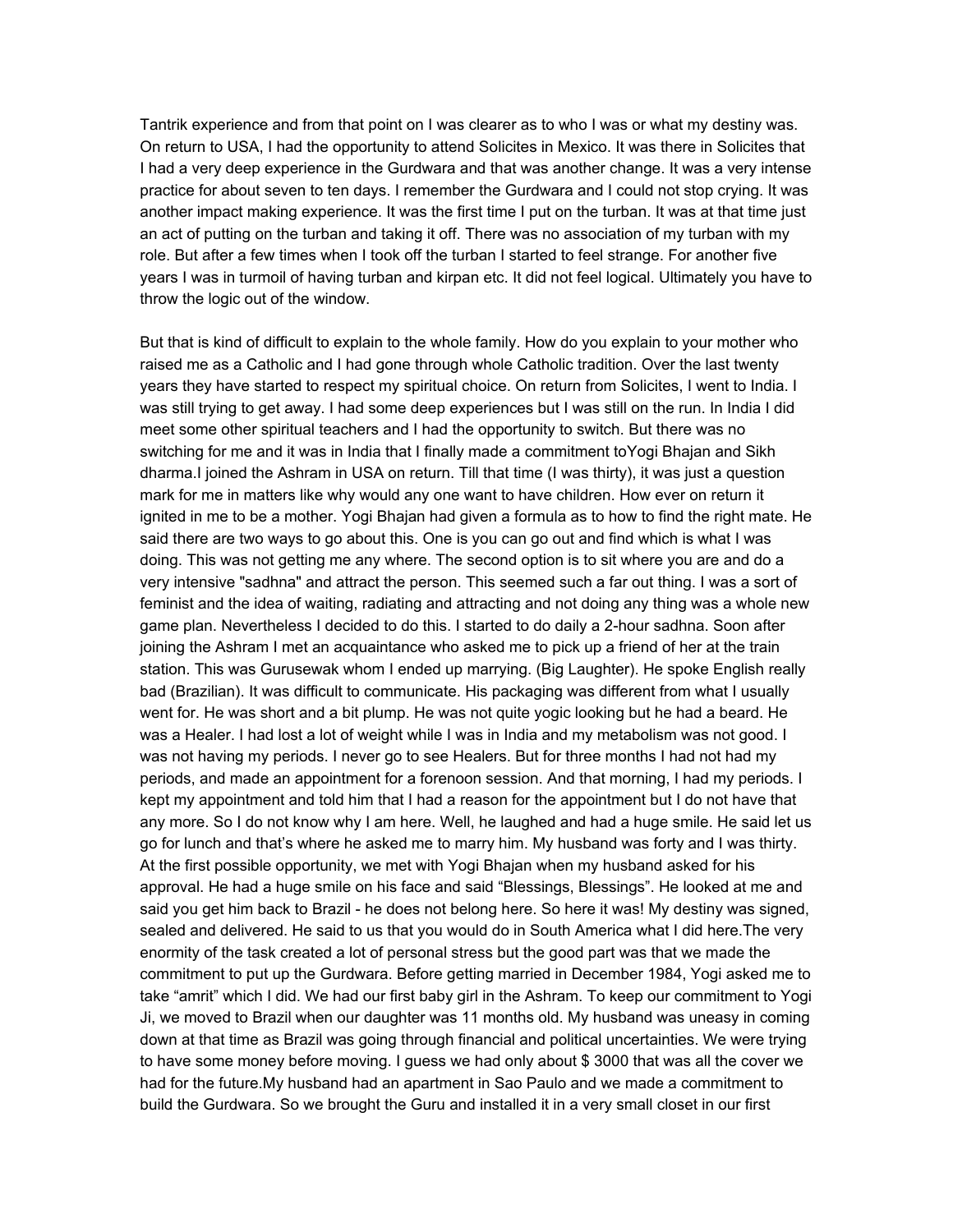apartment. That was our first Gurdwara. Later on we moved to this beautiful place a little distant from centre of the town. My husband worked very hard to get us established here.

He continued to go back to USA twice a year to carry out his healing work. Every time he returned he will bring back \$ 5-6000. One time he brought back \$10,000. Basically that is how the Gurdwara and the Ashram got built. In the mean while kids kept coming, Hari Simran Kaur, Ajit Singh and then Gobind Singh. We were training teachers to reach more people quicker. A lot of 3HO followers in USA were shy of introducing Sikh dharma. They questioned whether they were getting a religion or yoga which was their interest. I can understand that very well. But we present this as "Bhakti" yoga with kirtan. This is an experience of meeting the beloved. So we founded Kundalini and Sikh dharma together. So until this day Gurdwara is a part of teacher training. We certify the people in front of the Guru and that's been our way. We had more women but still had a good share with men say in 3 to 2 ratio. Yoga started to grow but slowly. On personal side we were five of us with three rooms only including one for Gurdwara. This pushed us into the Gurdwara project outside the residence area. In 1999 we broke ground for the new Gurdwara building. Two weeks later, our neighbor approached on his own to offer to sell his land which my husband had always wanted to acquire. With more space available the design and structure had to be changed. The first floor was 80 percent complete by December, 2000. My husband suggested me to visit my mom as she had not seen our two sons. Although we had literally no funds available, we went to the USA in January, 2001. My husband was going to spend two weeks with us and then go for his healing job. Next morning at my mom's house my husband said he wasn't feeling well. Two weeks later we found out that he had prostrate cancer. He was given 2-5 years. Me with three kids and Gurdwara only 80% complete and him not having much time to live! We didn't know what to do unless the Guru decided to do some thing. We spent eight months in the States. The Guru opened all kinds of doors for the treatment. That was miraculous. We did not even have health insurance. Some how or the other my husband started feeling good. Later on return to Brazil, his health began to deteriorate. I started to get this message from above that this Gurdwara needs to get going. I didn't want to deal with this on my own and hence I told him that we had to move on to the Gurdwara project to which he agreed. So we started the construction of the second floor which was the Gurdwara proper. Last year was a very bad year with Gurdwara construction going on and his health deteriorating. He held himself in the body until inauguration in June of last year. You have seen the photos of inauguration. He held himself some how or the other till 17th August, 2004 when he left his physical form. In the meanwhile, the Sangat has taken over my kids as we had no money. At the Council meeting some one offered to help send the two boys to go to Amritsar, Miri Piri School. Our daughter was over age and hence she has gone to the Ashram in USA. So the kids will get the benefit of sangat which they were missing here.

We have trained a total of about 150 teachers. There is an article which appeared in the Yoga magazine of Brazil which has covered our activities. This would help. The Gurdwara is facing practical issues as there are hardly any followers. Another couple has the SGGS in their home in Sao Paulo. Other than that there is no activity. The task assigned to my husband of propagating kundalini and Sikh dharma is now in my hands. In South America there is some progress in various countries. Although much is not happening but I see myself as the guardian of Sikh dharma in Brazil. I hold a position internationally as a guardian of kundalini yoga. I participate in the Group international meet twice a year. I am playing my role here to best of my ability and